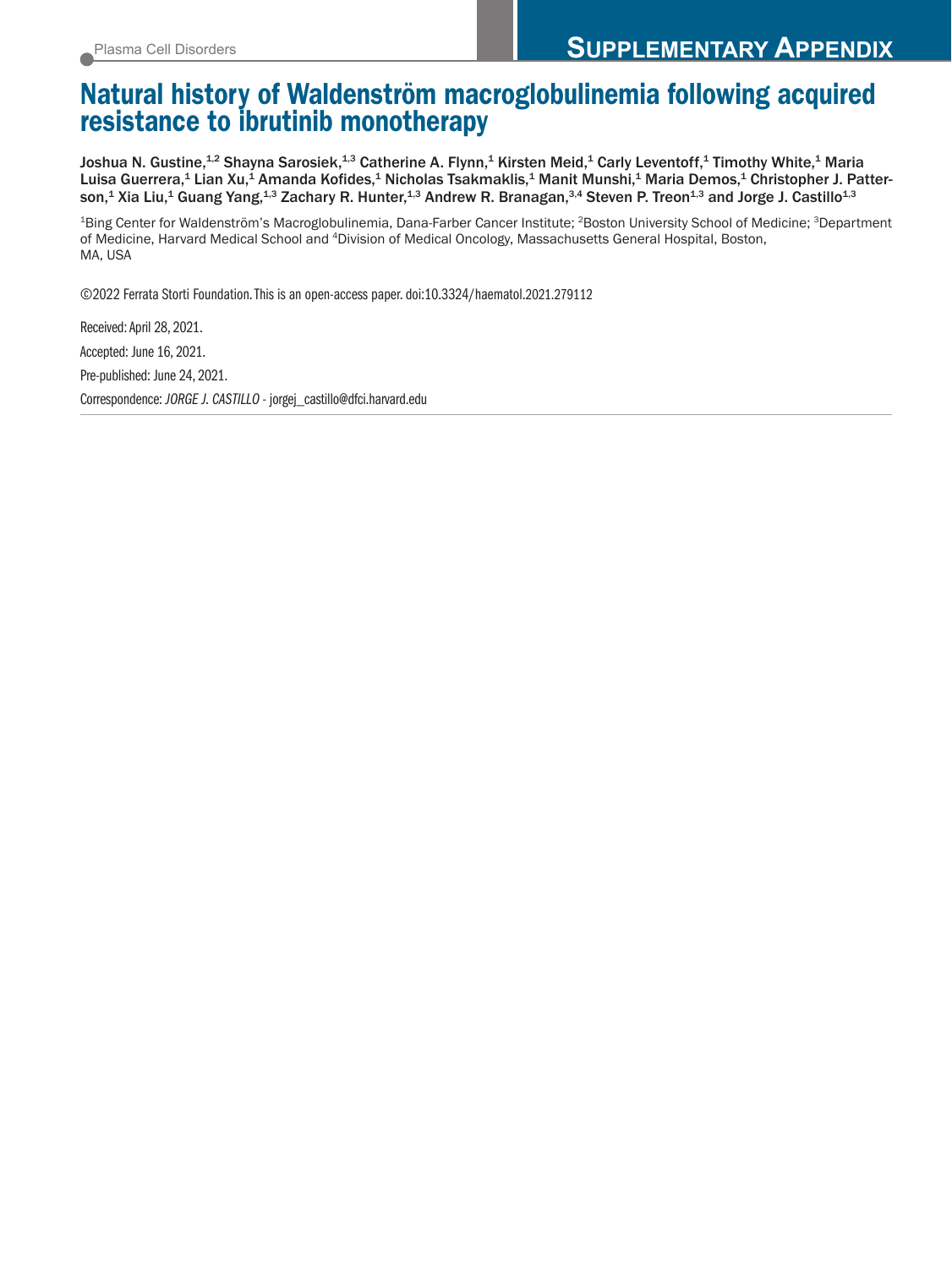## **SUPPLEMENTAL APPENDIX:**

| <b>Table S1.</b> Univariate logistic regression analysis for factors at $T_0$ predictive of IgM |
|-------------------------------------------------------------------------------------------------|
|                                                                                                 |
| <b>Table S2.</b> Univariate logistic regression analysis for factors at $T_0$ predictive of an  |
|                                                                                                 |
| Table S3. Comparison of clinical characteristics at $T_0$ between ibrutinib-resistant           |
|                                                                                                 |
| Figure S1. Serial IgM measurements for patients with an IgM rebound who                         |
|                                                                                                 |
|                                                                                                 |
| Figure S3. Overall survival following ibrutinib discontinuation stratified by                   |
|                                                                                                 |
| Figure S4. Cumulative incidence of ibrutinib discontinuation stratified by BTK                  |
|                                                                                                 |
| Figure S5. Overall survival following ibrutinib discontinuation stratified by BTK               |
|                                                                                                 |
| Figure S6. Overall survival following ibrutinib discontinuation stratified by TP53              |
|                                                                                                 |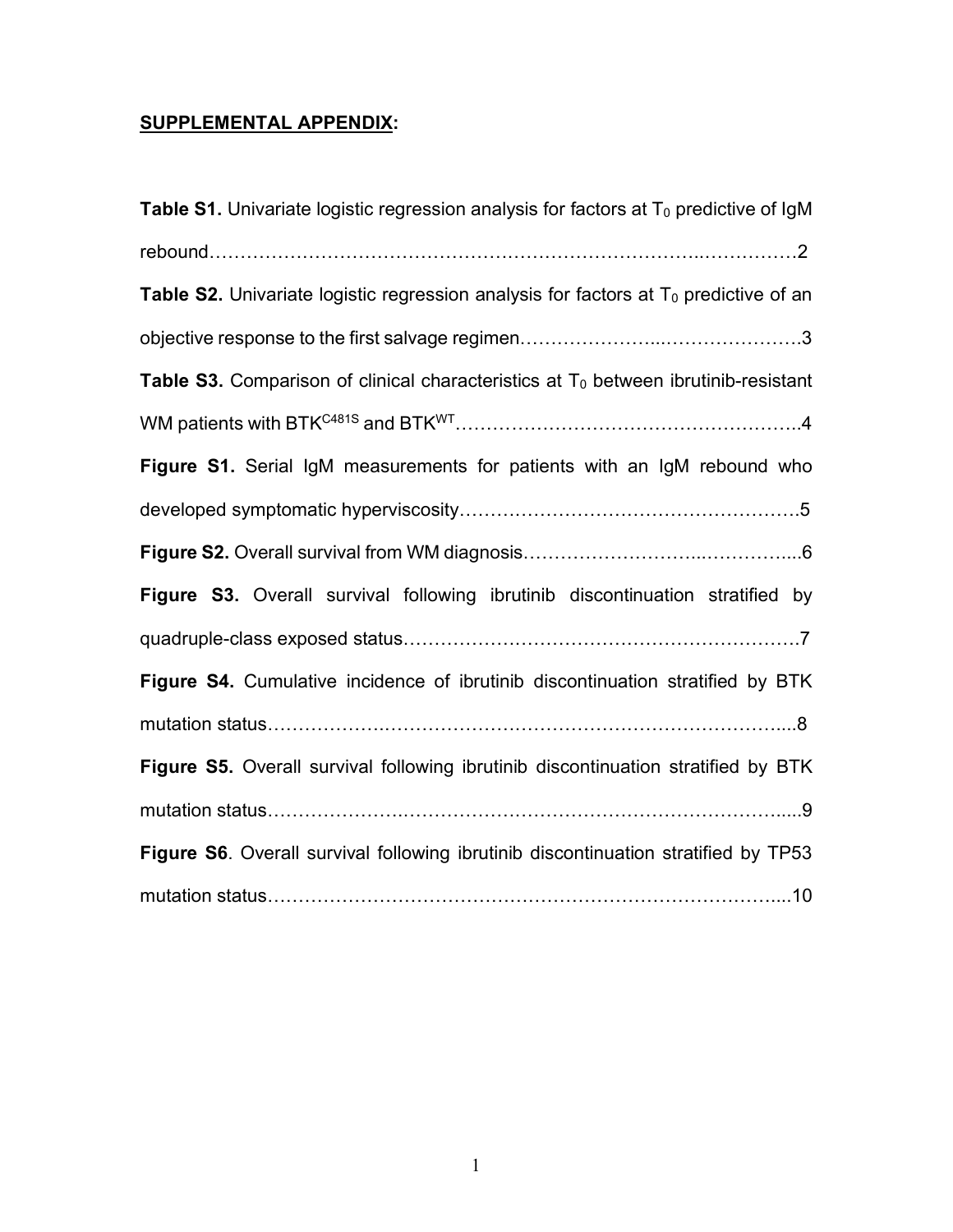| <b>Variable</b>                    | OR (95% CI)         | P-value |
|------------------------------------|---------------------|---------|
| Age >65 years                      | 1.97 (0.51-7.78)    | 0.36    |
| >2 years from ibrutinib initiation | $0.97(0.26 - 3.57)$ | 1.00    |
| >10 years from WM diagnosis        | 1.38 (0.37-5.46)    | 0.77    |
| Male sex                           | 1.60 (0.41-6.31)    | 0.54    |
| Hemoglobin level <10 g/dl          | 2.56 (0.65-11.6)    | 0.15    |
| Platelet count <100 K/ul           | 3.44 (0.73-22.6)    | 0.11    |
| Serum IgM level >4000 mg/dl        | $1.35(0.17-16.5)$   | 1.00    |
| >4 prior therapies                 | 2.18 (0.33-24.7)    | 0.45    |
| Quadruple-class exposed            | $0.77(0.37 - 5.46)$ | 0.77    |
| MYD88 mutation                     | 3.24 (0.16-204.1)   | 0.55    |
| <b>CXCR4</b> mutation              | $0.99(0.27 - 3.39)$ | 1.00    |

Table S1. Univariate logistic regression analysis for factors at T<sub>0</sub> predictive **of IgM rebound.**

Previous therapy includes ibrutinib monotherapy for all patients. Patients who had been previously treated with ibrutinib, rituximab, proteasome inhibitor, and alkylating agent were considered to be "quadruple-class exposed." MYD88 and CXCR4 mutation status was available for 46 and 40 patients, respectively.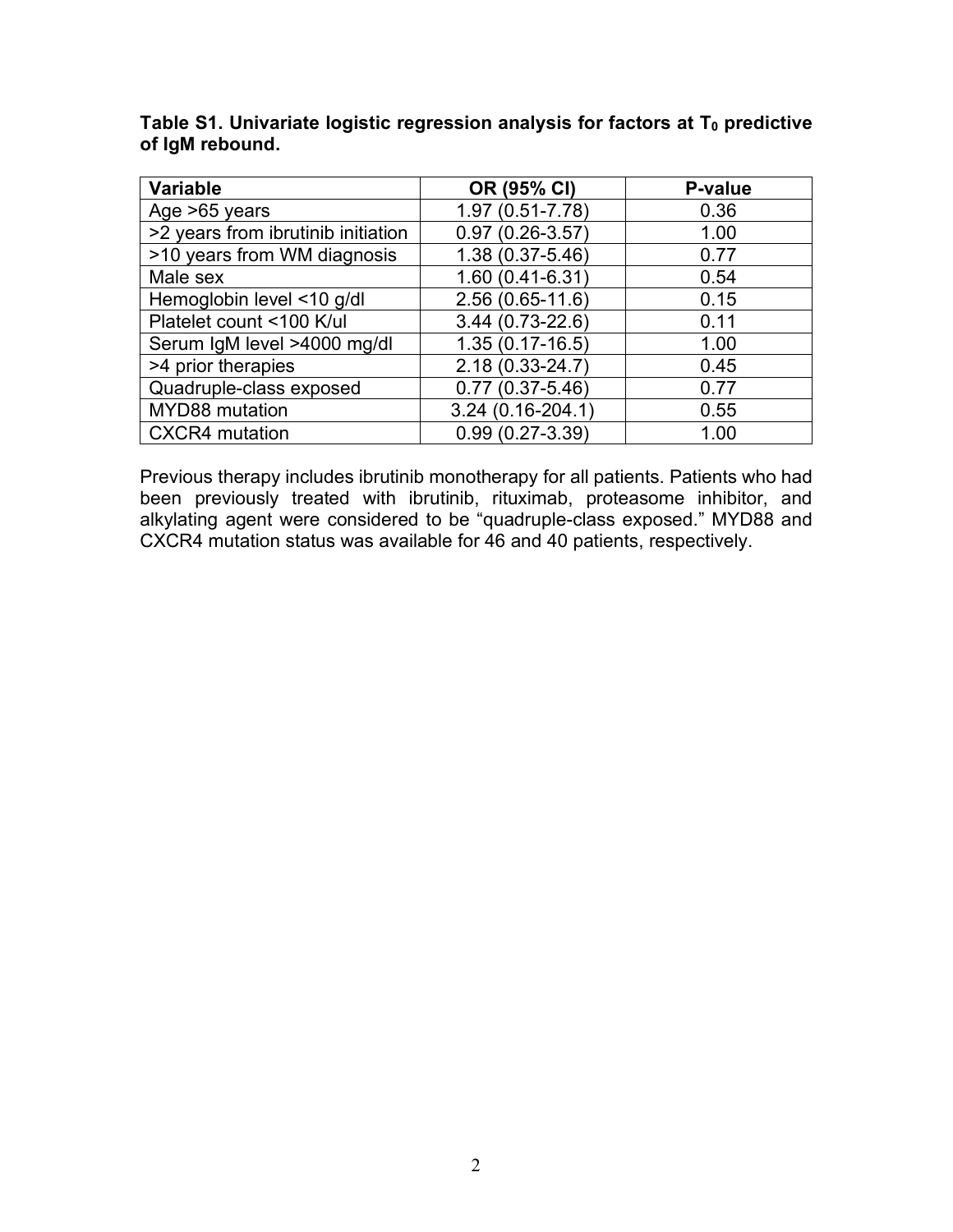Table S2. Univariate logistic regression analysis for factors at T<sub>0</sub> predictive **of an objective response to the first salvage regimen.**

| <b>Variable</b>                    | OR (95% CI)         | <b>P-value</b> |
|------------------------------------|---------------------|----------------|
| Age >65 years                      | 1.85 (0.51-6.96)    | 0.38           |
| >2 years from ibrutinib initiation | 1.23 (0.34-4.56)    | 0.78           |
| >10 years from WM diagnosis        | $0.96(0.25-3.67)$   | 1.00           |
| Male sex                           | $0.59(0.14 - 2.28)$ | 0.54           |
| Hemoglobin level <10 g/dl          | $0.27(0.06-1.04)$   | 0.06           |
| Platelet count <100 K/ul           | $0.26(0.05-1.07)$   | 0.06           |
| Serum IgM level >4000 mg/dl        | 1.70 (0.31-12.0)    | 0.71           |
| >4 prior therapies                 | $0.68(0.07-3.64)$   | 0.68           |
| Quadruple-class exposed            | $0.22(0.05-0.88)$   | 0.02           |
| MYD88 mutation                     | 2.39 (0.12-150)     | 0.59           |
| <b>CXCR4</b> mutation              | 2.09 (0.55-6.93)    | 0.33           |

Previous therapy includes ibrutinib monotherapy for all patients. Patients who had been previously treated with ibrutinib, rituximab, proteasome inhibitor, and alkylating agent were considered to be "quadruple-class exposed." MYD88 and CXCR4 mutation status was available for 46 and 40 patients, respectively.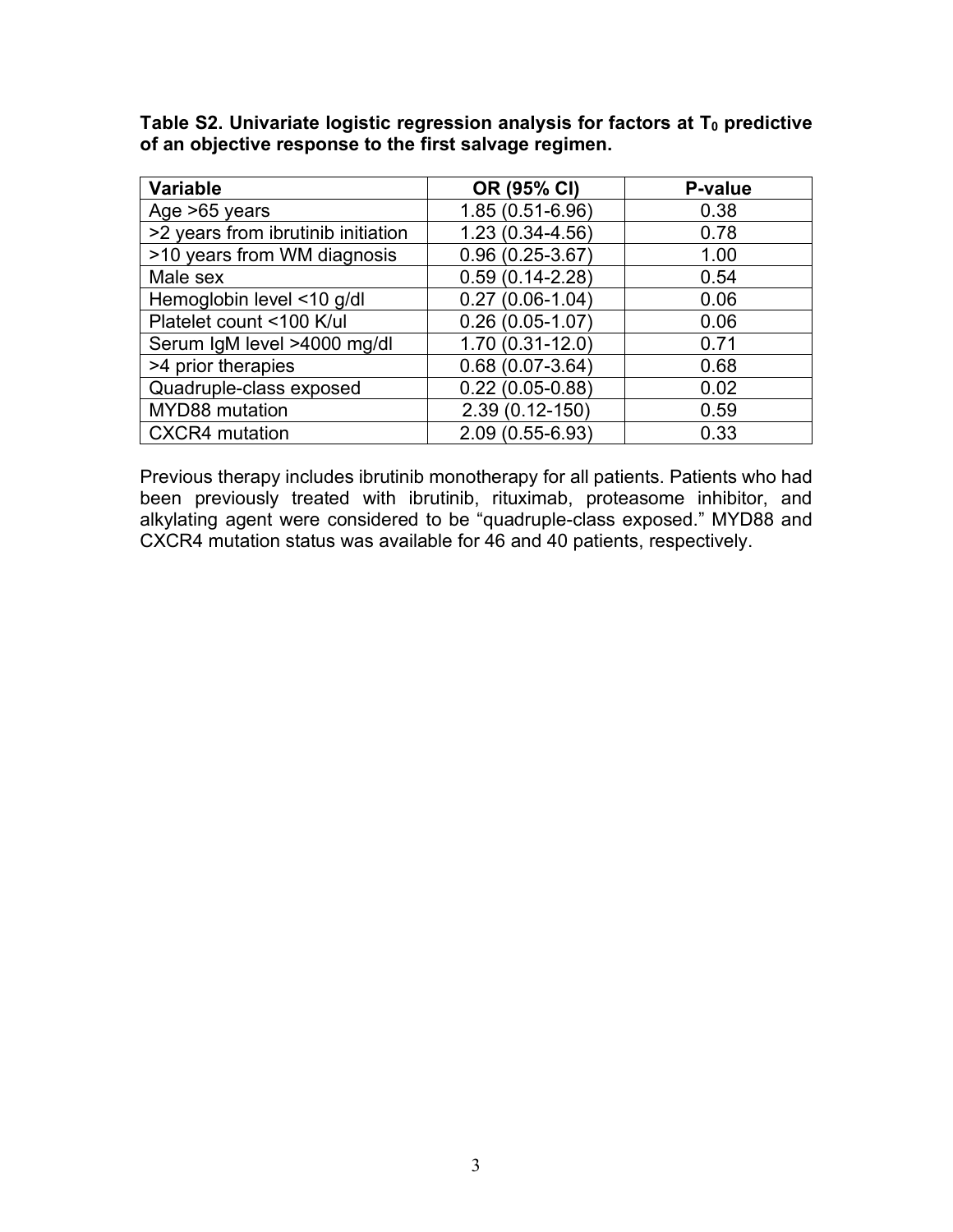Table S3. Comparison of clinical characteristics at T<sub>0</sub> between ibrutinib**resistant WM patients with BTKC481S and BTKWT.**

| <b>Patient Characteristic</b>          | <b>BTK C481S</b>      | <b>BTK WT</b>          | Р.         |
|----------------------------------------|-----------------------|------------------------|------------|
|                                        | (n=7)                 | $(n=14)$               | value      |
| Median age (range) – yrs               |                       |                        |            |
| WM diagnosis                           | 63<br>$(52-91)$       | 60<br>$(43-66)$        | 0.15       |
| Ibrutinib initiation                   | 71<br>$(61-93)$       | 66<br>(43-79)          | 0.15       |
| Ibrutinib discontinuation              | 73<br>$(64-93)$       | 68<br>(43-80)          | 0.16       |
| Median time from WM $dx$ (range) – yrs | 9.4<br>$(2.8-24)$     | 9.7<br>$(0.6-23)$      | 0.69       |
| Male sex $-$ no. $(\%)$                | 6(86)                 | 10(71)                 | 0.62       |
| Median hemoglobin level (range) - g/dl | 9.3<br>$(7.7-11.2)$   | 10.3<br>$(7.3 - 15.3)$ | 0.23       |
| Median platelet count (range) – K/ul   | 148<br>$(20-222)$     | 189<br>$(52 - 463)$    | 0.25       |
| Median serum IgM level                 | 825<br>$(407 - 3970)$ | 1869<br>$(314 - 6516)$ | 0.17       |
| Previous therapy                       |                       |                        |            |
| Median no. of treatment (range)        | 3<br>$(1-9)$          | 3<br>$(1-7)$           | 0.13       |
| Quadruple-class exposed $-$ no. $(\%)$ | 5(71)                 | 6(43)                  | 0.36       |
| MYD88 mutation $-$ no. (%)             | 7(100)                | 14 (100)               | <b>UTC</b> |
| CXCR4 mutation $-$ no. (%)             | 5(71)                 | 7(50)                  | 0.64       |

Genotyping for BTK mutations was available for 21 WM patients with acquired ibrutinib resistance, and the characteristics of these patients are depicted in the table. Previous therapy includes ibrutinib monotherapy for all patients. Patients who had been previously treated with ibrutinib, rituximab, proteasome inhibitor, and alkylating agent were considered to be "quadruple-class exposed." UTC: unable to calculate.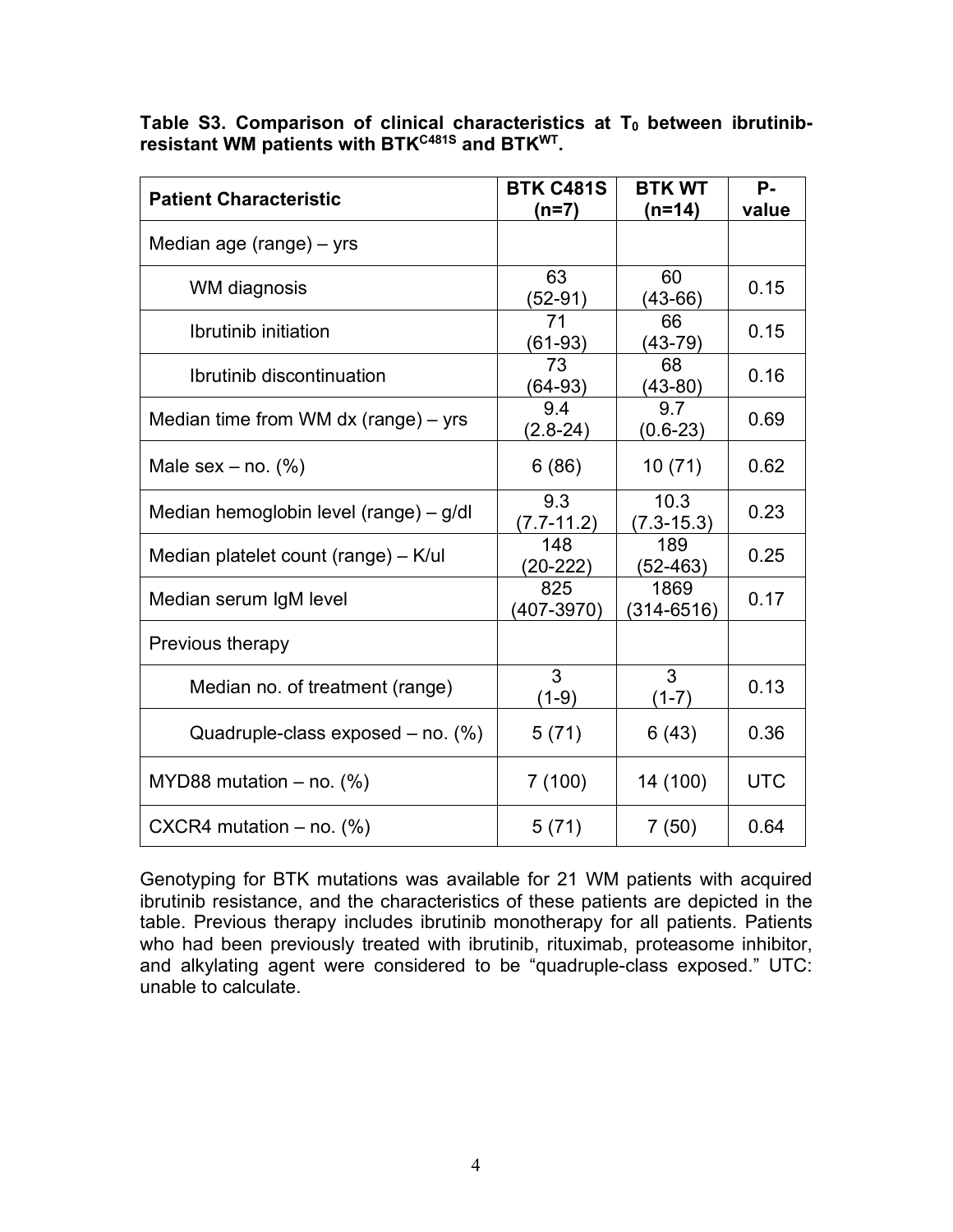**Figure S1. Serial IgM measurements for patients with an IgM rebound who developed symptomatic hyperviscosity.** Serial serum IgM measurements were available for 7 out of 10 patients (70%) who developed symptomatic hyperviscosity from an IgM rebound after discontinuing ibrutinib. Emergent plasmapheresis was administered at the last IgM level for each patient.

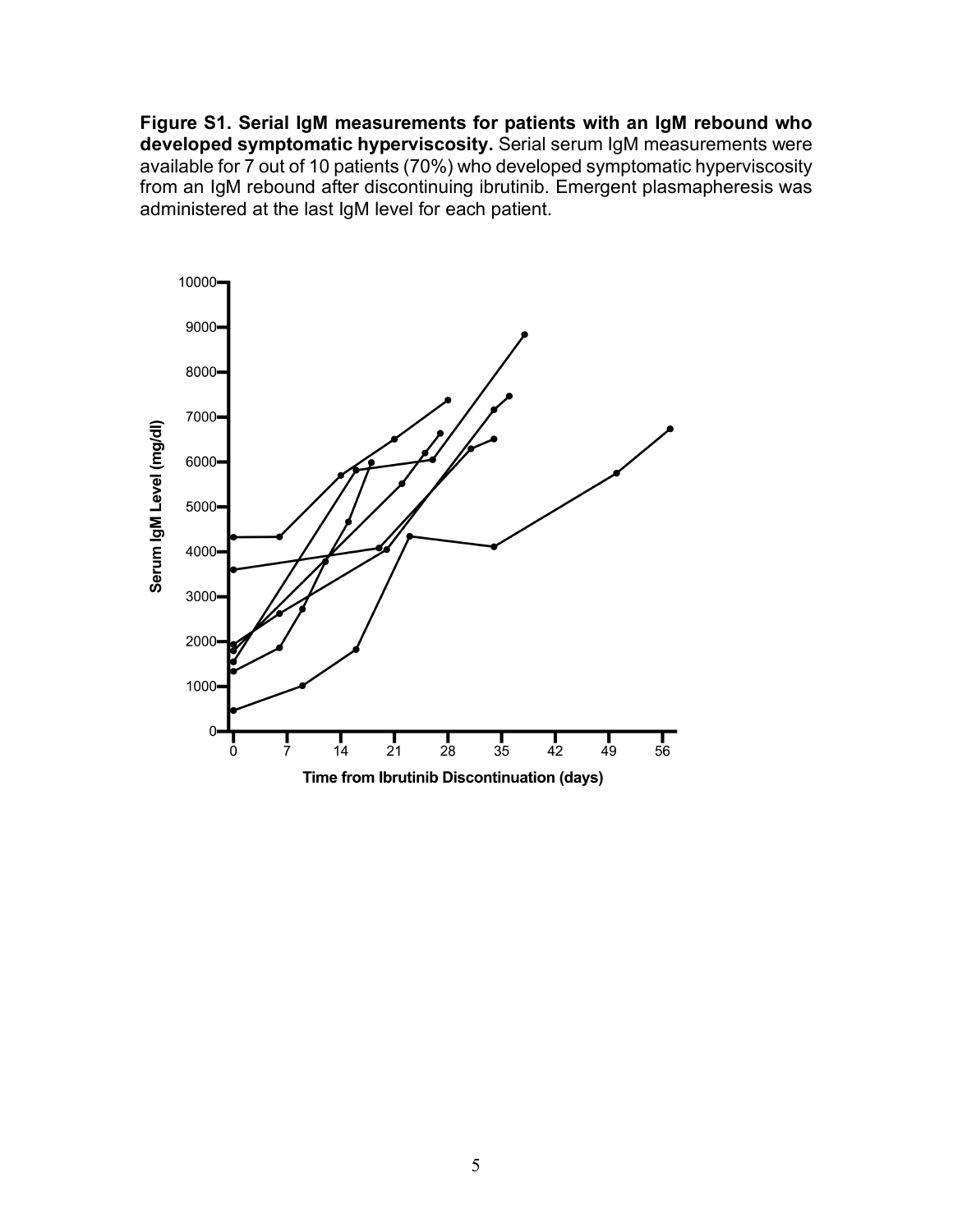**Figure S2. Overall survival from WM diagnosis.** Kaplan-Meier curve for overall survival (OS) from the time of WM diagnosis for the entire cohort. The median OS was 20.4 years (95% CI 13.2-NR).

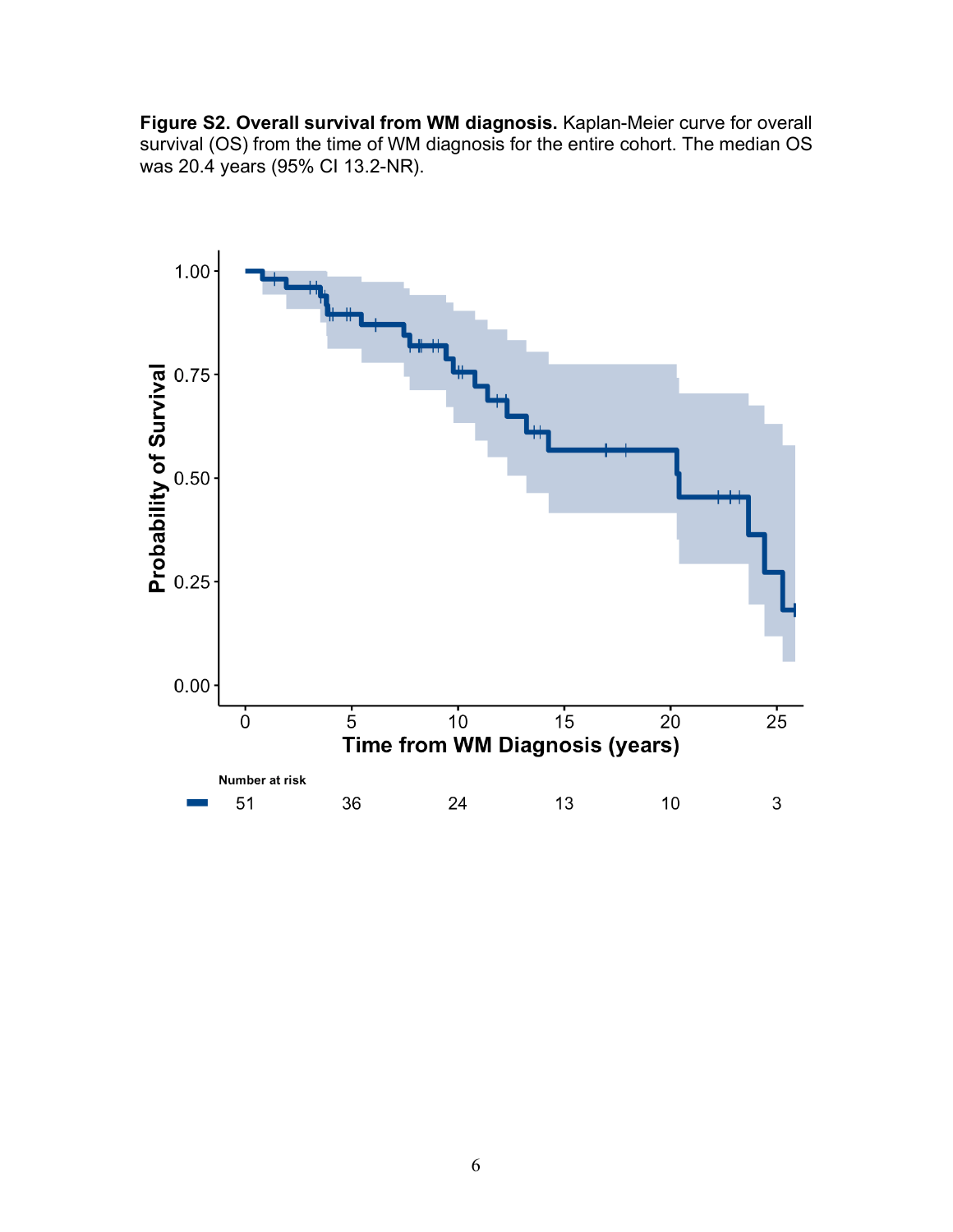**Figure S3. Overall survival following ibrutinib discontinuation stratified by quadruple-class exposed status.** Kaplan-Meier curves for overall survival (OS) from the time of ibrutinib discontinuation  $(T_0)$ . Previous therapy includes ibrutinib monotherapy for all patients. Patients who had been previously treated with ibrutinib, rituximab, proteasome inhibitor, and alkylating agent were considered to be "quadruple-class exposed." Patients with and without quadruple-class exposed disease had a median OS following  $T_0$  of 13.2 months and NR, respectively (p<0.001). The 5-year OS for patients without quadruple-class exposed disease was 62% (95% CI 38-98%).

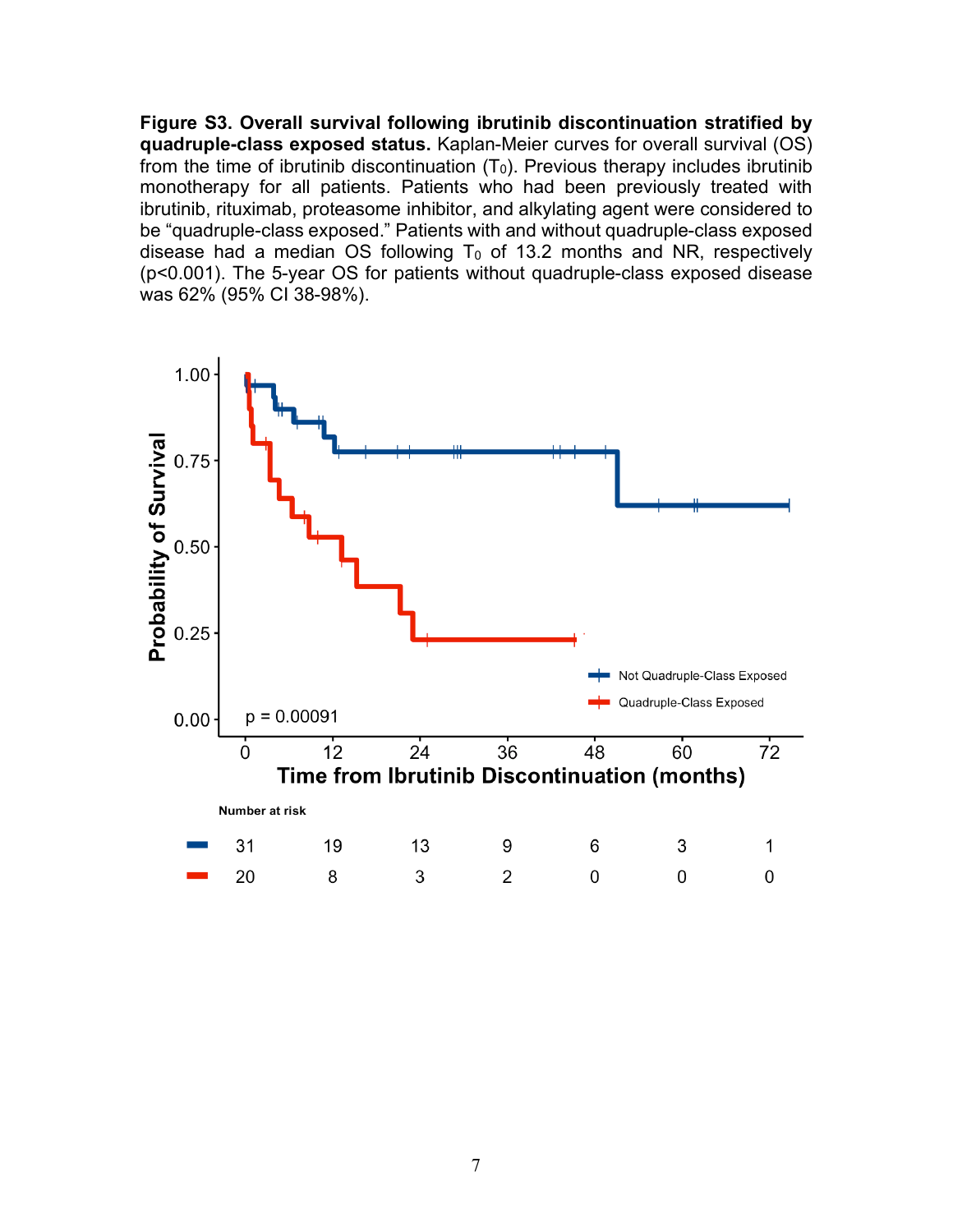**Figure S4. Cumulative incidence of ibrutinib discontinuation stratified by BTK mutation status.** Kaplan-Meier curves for the duration of time between ibrutinib initiation and discontinuation. There was no difference in the time to ibrutinib discontinuation between patients with BTK<sup>C481S</sup> and BTK<sup>WT</sup> (1.9 vs. 1.8 years; p=0.50).

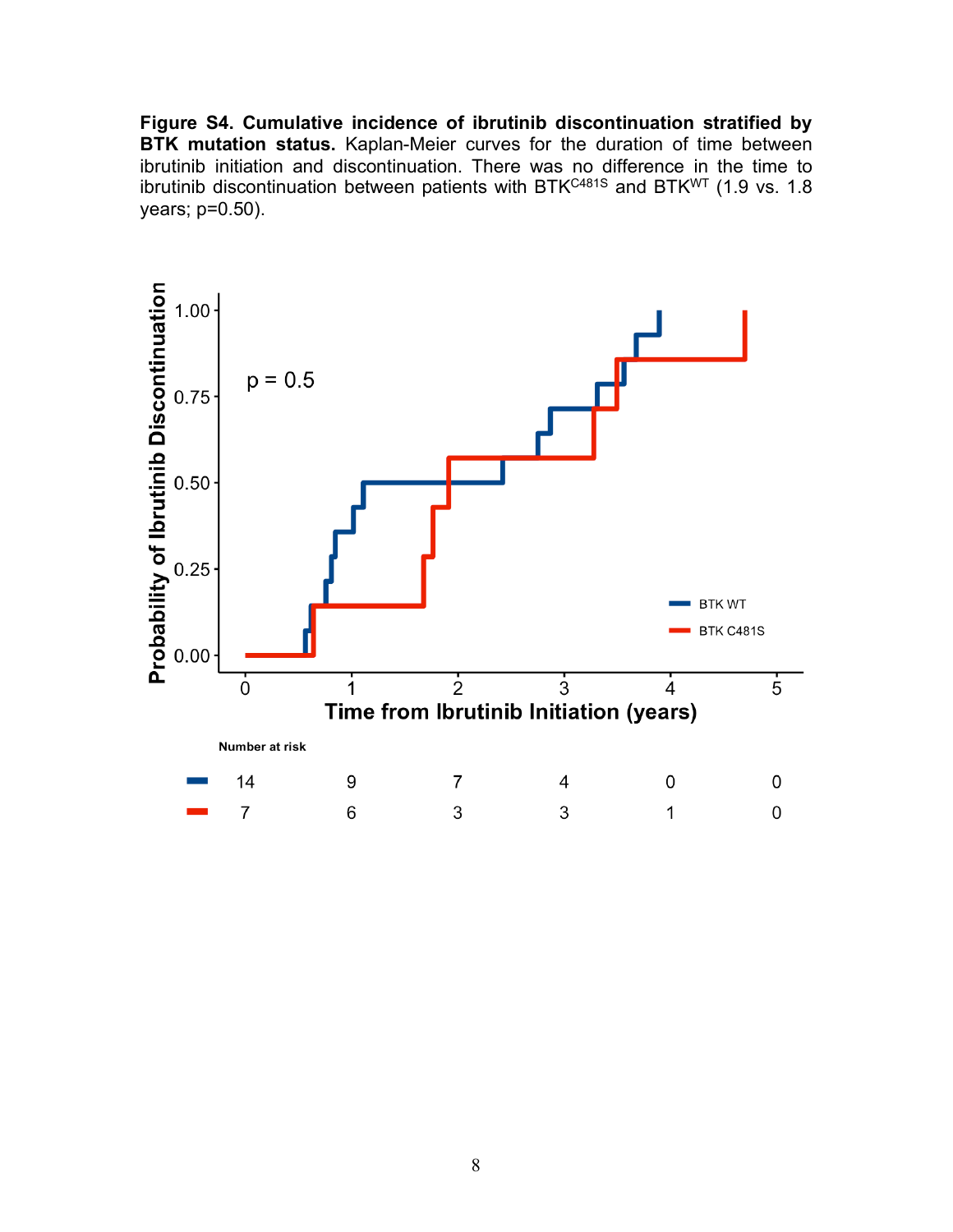**Figure S5. Overall survival following ibrutinib discontinuation stratified by BTK mutation status.** Kaplan-Meier curves for overall survival (OS) from the time of ibrutinib discontinuation  $(T_0)$ . Twenty-one patients had genotyping for BTK mutations performed; 7 patients had BTK<sup>C481S</sup>, and 14 patients had BTK<sup>WT</sup>. By univariate analysis, patients with BTK<sup>C481S</sup> had a significantly shorter median OS following T<sub>0</sub> versus BTK<sup>WT</sup> (6.4 months vs. NR; p=0.026). In an exploratory analysis, we evaluated the presence of BTK<sup>C481S</sup> against quadruple-class exposed disease for  $OS$  after  $T_0$ . In this model, only quadruple-class exposed disease was significantly associated with worse OS (HR 5.50, 95% CI 1.15-26.2; p=0.03). BTK<sup>C481S</sup> was not independently associated with OS after adjusting for quadrupleclass exposed disease (p=0.09).